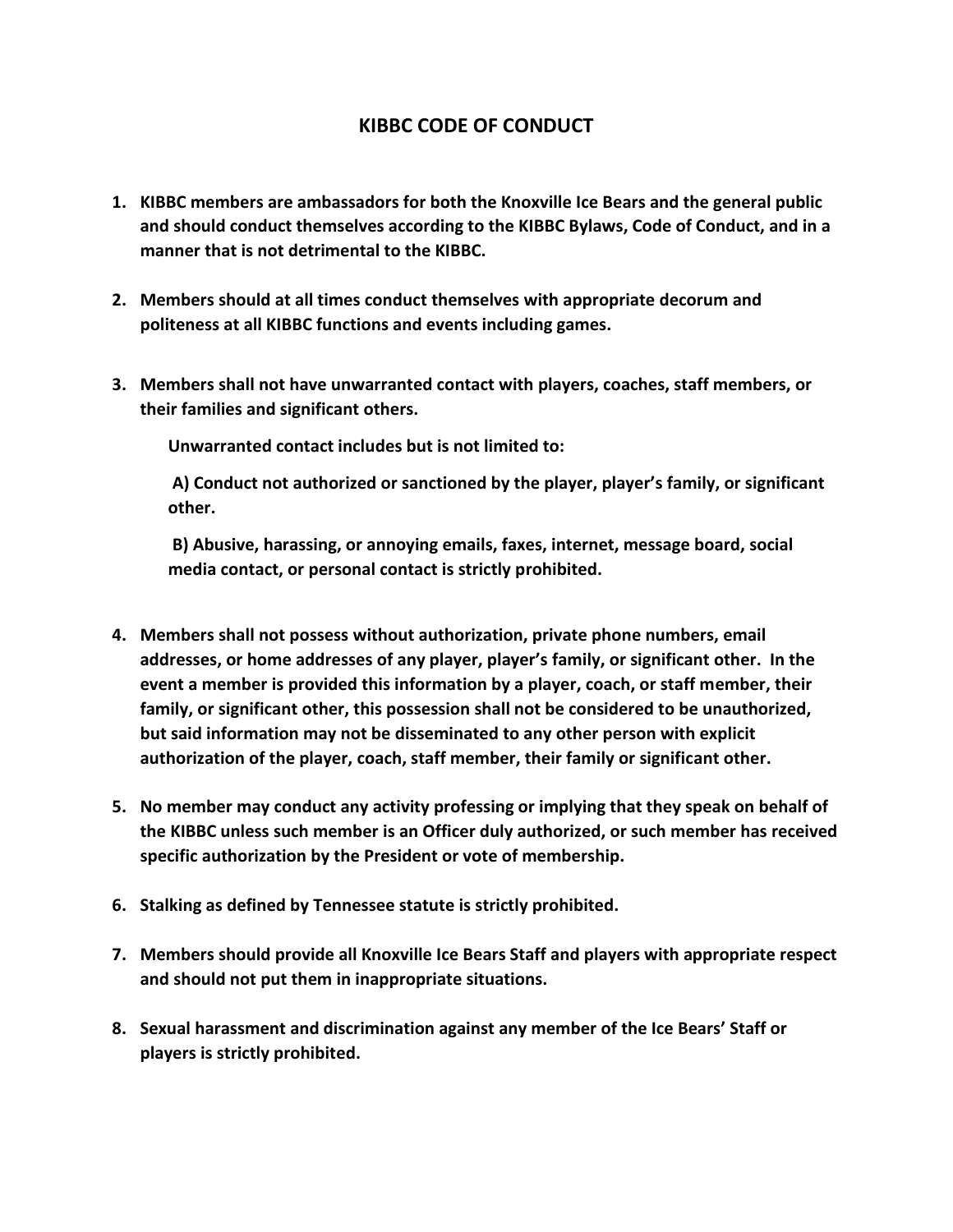- **9. Conduct likely to endanger the welfare, interests, or character of the KIBBC, the Knoxville Ice Bears, its players, employees, or representatives, or another KIBBC members may be deemed a violation of this Code of Conduct and shall be referred to the Member-at-Large for investigation.**
- **10. No member of the KIBBC shall benefit personally on a monetary basis from the business of the KIBBC**

## **VIOLATIONS**

- **1. Violations of the Code of Conduct should be reported to any Officer so that they may be referred to the Member-At-Large for investigation and recommendation in accordance with the duties of that office.**
- **2. Any violation of the KIBBC Bylaws may be deemed a violation of this Code of Conduct.**
- **3. Any violation of any rule or practice adopted by membership may be deemed a violation of this Code of Conduct.**
- **4. Any conduct detrimental to the KIBBC may be deemed a violation of this Code of Conduct.**

## **PENALTIES**

- **1. Any member having been found in violation of the Code of Conduct may receive a written or verbal warning or may be recommended for suspension or termination.**
- **2. Any member who has been recommended for suspension or termination as a result of conduct determined to be detrimental to the KIBBC or for violation of the Bylaws or Code of Conduct, may be penalized by a 3-month suspension of membership, 6-month suspension of membership, or termination of membership.**
- **3. During any term of suspension or termination when the suspended or terminated member is not eligible to seek reinstatement of membership, such suspended or terminated member may not attend any KIBBC meetings, activities, or events, and may not put themselves forward as a KIBBC member.**